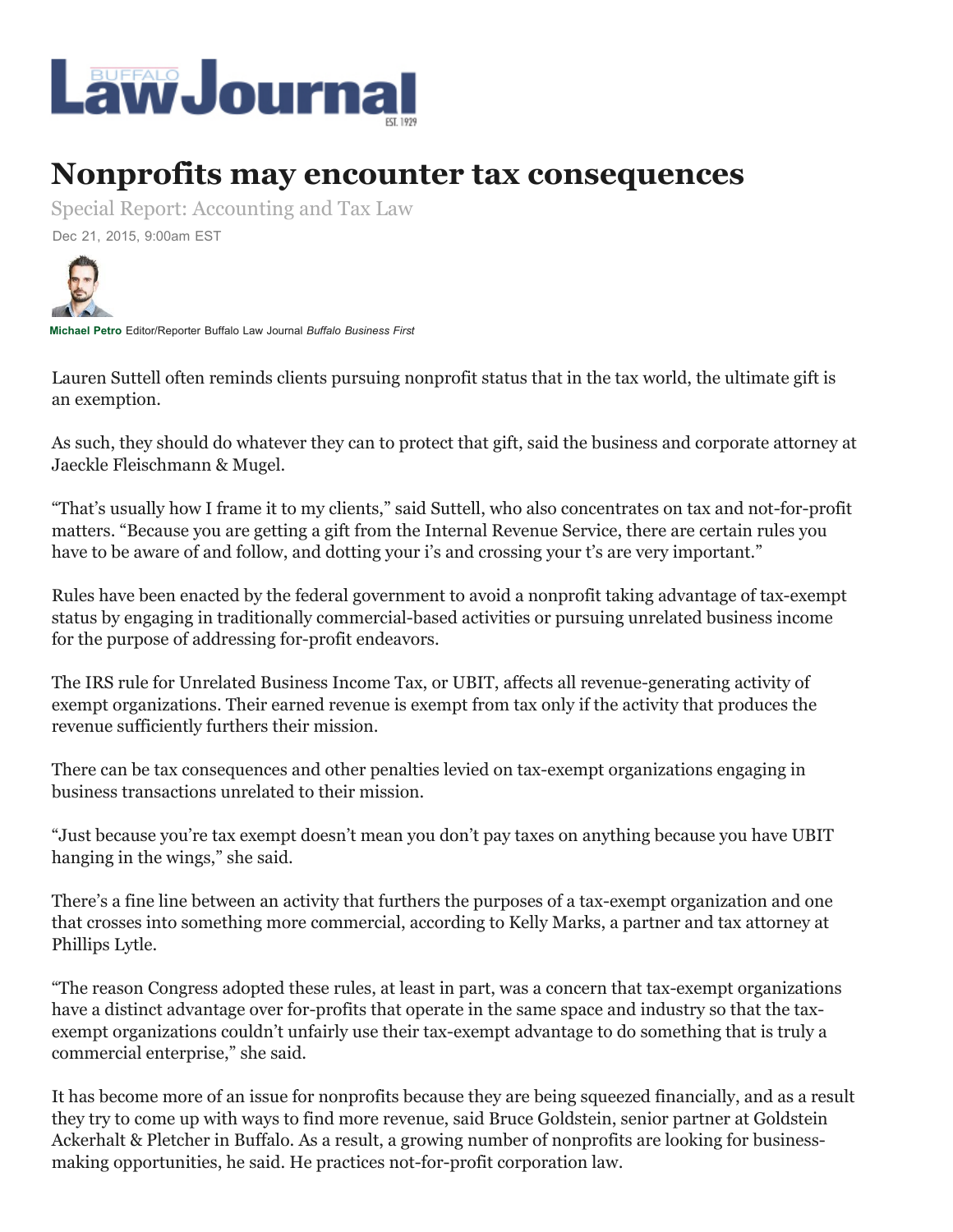"There are nonprofits making conscious decisions to do profit-making ventures for the purpose of developing revenues to help fund the areas that are more related to the mission for which there are insufficient revenues," he said. "It's the only way the nonprofit may be able to remain in existence because it can't get enough donations, contributions or revenue for its mission activities. When you're doing that, you have to realize that just because you're a nonprofit doesn't mean you don't pay taxes."

Also, the public has come to expect that certain nonprofits make more of an effort to help grow the economy and provide jobs, as well as find novel ways to achieve their exempt purposes, according to Marks. She said that can be seen in the university context and research institution setting, where incubator programs have been set up to develop certain startup businesses.

"In today's world, where a lot of folks have concerns about the big savings that exempt organizations are getting by not paying taxes, they're looking for them to contribute to the community," Marks said. "And at least in certain sectors, you're seeing this issue become more prevalent because organizations are being forced to think outside of the box, in terms of achieving their purposes and growing their income."

## **Tax consequences**

The consequences could include having to pay tax on income of \$1,000 or more from unrelated business transactions, Suttell said.

If so, the organization must file a special form to go along with its annual return. If more than \$500 is owed, the organization is required to make estimated tax payments throughout the year.

Taxed owed by an organization would be levied at the standard corporate rate, Marks said a rate of 35 percent is applied when the unrelated business taxable income exceeds \$10 million. The rate is 34 percent when that same income is greater than \$75,000. The organization could face penalties and interest, as well.

The rules are complex, according to Suttell. She said it is very important that an organization closely examine any new venture from which it would earn income.

"It's not a very high threshold and a lot of organizations don't know that there are tax implications until they sit down with their accountant at the end of the year or, God forbid, the IRS ever contacts them and then they're being audited on the issue," she said.

In the worst-case scenario, if an organization crosses the line it could see its tax-exempt status revoked.

"When you start threatening that, it's a much bigger consequence that organizations need to think about heavily before they consider entering into a transaction," Suttell said.

There is no "bright-line test" for where that point may lie, Marks said. Various practitioners have different opinions about what may give them concern, she added.

"In some ways, you can look at the unrelated business income tax as almost like an intermediate sanction," Marks said. "First they're going to tax your income from that unrelated trader business before the IRS comes in and revokes your tax-exempt status."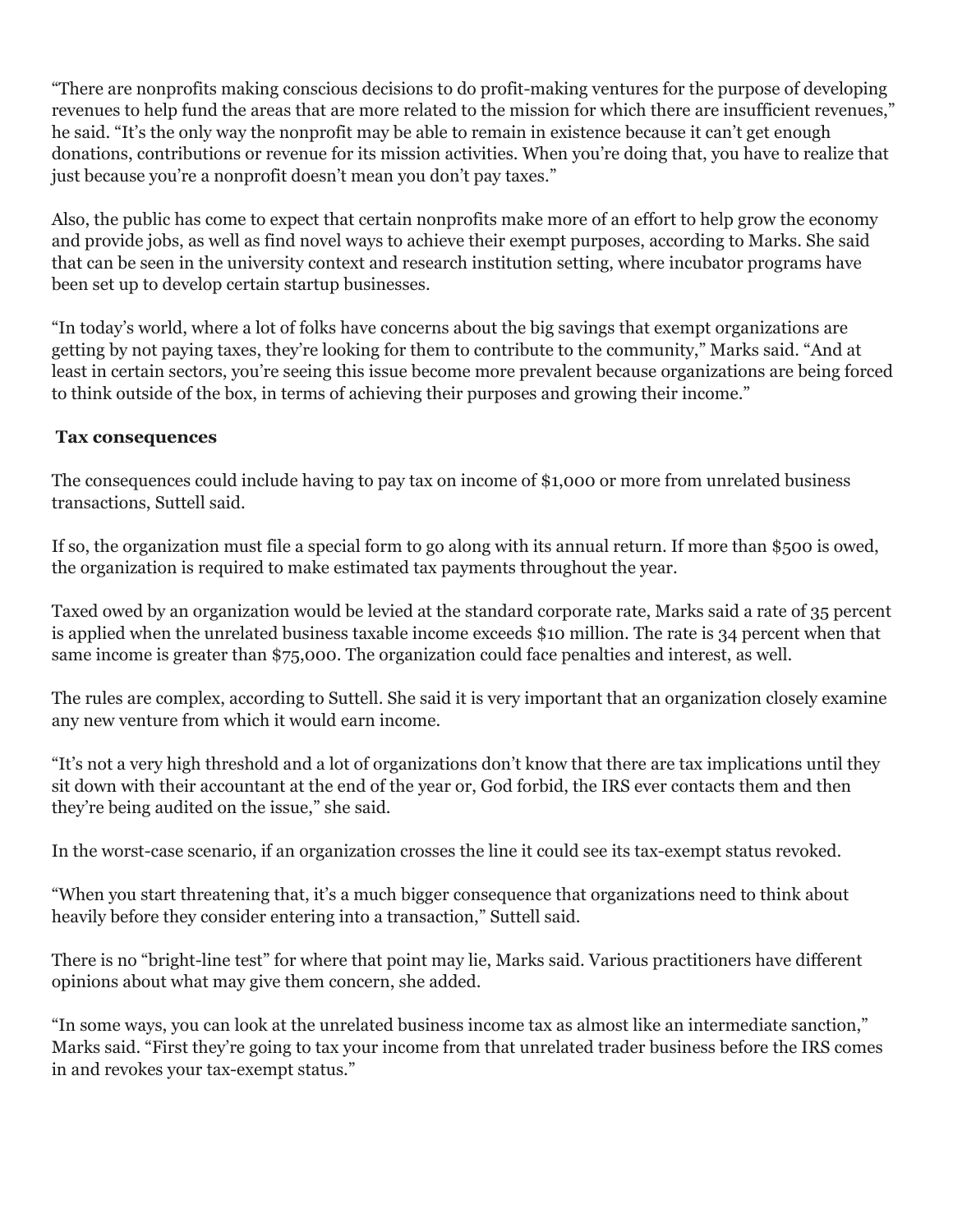## **Any nonprofit may be affected**

No nonprofit is immune from these regulations, Suttell said, no matter the size: It could be a mom-andpop organization running a scholarship or a large organization such as the United Way. It becomes a balancing act between what an organization is currently doing and what it wants to do, she added.

Yet the sophistication of the nonprofit does matter, Goldstein said. Smaller nonprofits may be more susceptible to running into problems because these types of issues can slip by them, while larger ones that employ accountants in-house may recognize pitfalls ahead of time.

"If you have any inkling that you might be dealing with UBIT, you want to bring in an accountant who knows what they're doing," he said. "This is really an accounting issue, even more than a legal issue."

Suttell said her firm tries to deal with it in the planning stages of a nonprofit. From the outset, the organization's activities are included in a long tax-exempt narrative.

She asks them to list all that they could potentially take part in and then notify the IRS if an organization is changing the activities it is to pursue. An attorney can help make a determination if a tax-exempt entity is getting into something that could cross a threshold, Suttell said.

"What happens down the road is that if you do something that has not already been scrutinized and passed the IRS' luster, in terms of your tax-exempt application, you have to notify them and let them know and hope that they issue you another determination letter saying it's OK. If you don't, that's potentially getting you into unrelated business transactions. The further you stray from your original business purposes, the more risky it gets."

## **Some examples**

Marks said an example of a situation that would not raise eyebrows is if an educational institution with a performing arts curriculum produces plays in which the students participate and charge admission. It would be considered furthering the educational curriculum of the organization and its performing arts curriculum.

However, if a trade association was publishing a member magazine and selling advertisements similar to other magazines, it would be treated as unrelated trader business activities, she said.

Organizations can get tripped up by assuming that as long as they put proceeds from that unrelated transaction toward one of their charitable ends that it makes the activity consistent with the charitable purpose, according to Suttell. She cited an example in which an organization that provides for the homeless holds a fundraiser in which it sells baked goods to the public.

"It doesn't make my bake sale related to my charitable purpose," she said. "That income, unless you fall within an exemption or exclusion, could still be subject to tax because my charitable service is not to be selling baked goods to the public."

Compliance issues also come into play if the organization owns an interest in joint ventures with another organization such as an LLC or S-Corp, Marks said. She sees charitable organizations engaging in joint ventures with for-profit entities. The terms of those arrangements must take into account these types of issues, she added.

"It's something that organizations need to be cognizant of and cognizant that it can arise not just in the direct conduct of unrelated trader business but in indirect ways, as well," Marks said.